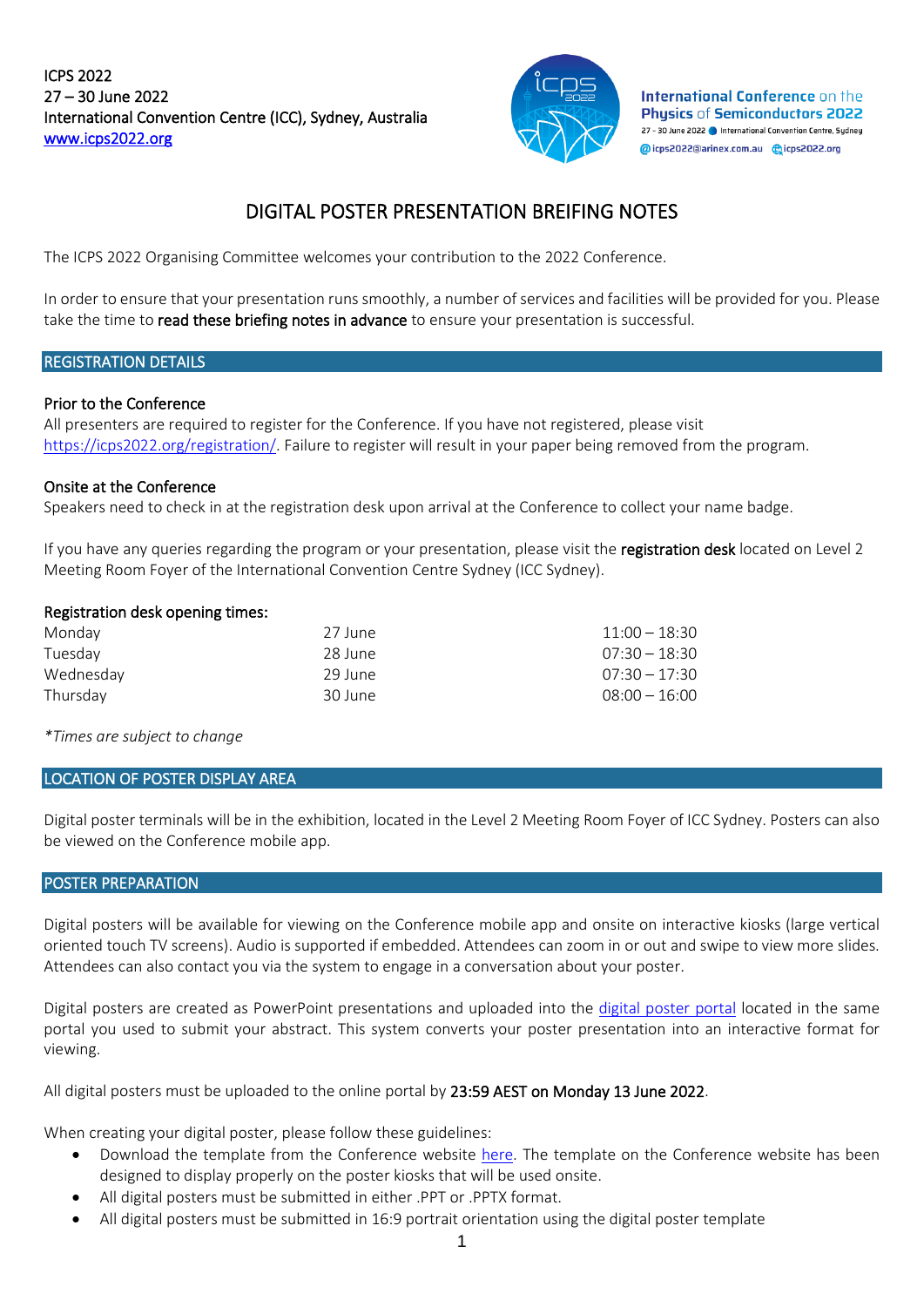- If you would like to do so, you are limited to a maximum of 4 slides within your digital poster, organised as you wish (e.g. one for Title, Introduction & Methods, two for Results and one for Summary & Acknowledgements). Posters that consist of only a single slide can still have embedded animations and/or multimedia.
- JPEG or PNG is the preferred file format for inserted images. Please be mindful of any copyright issues of photos used when creating your poster
- Each submitted poster file in .PPT or .PPTX format must not be larger than 1GB
- Font Calibri, Verdana, Times New Roman and Arial are recommended
- Font size 20-24pt for Titles/Headings and size 14-18pt for text blocks are recommended.

Support for multimedia:

- Slide transitions and animation is supported
- Embedded videos are supported. Ensure the video is embedded into the presentation file, as you will be unable to upload the video separately. The following formats are supported:
	- o Video: AVI, WMV, MPG, MP4

# BENEFITS OF SUBMITTING A DIGITAL POSTER

- You can track statistics on the number of views and downloads (if you allow this option) your digital poster receives.
- Your poster can be easily searched via the Conference mobile app.
- You can be contacted directly by interested delegates and have more tailored discourse with them if you wish.
- Delegates can download your digital poster in PDF format (if you allow them to do so).
- You may embed a 3-minute pre-recorded video in your poster that acts as an oral presentation of your research.

# EMBEDDING A VIDEO IN POWERPOINT

- 1. Click on the slide you want, then go to Menu > Insert.
- 2. In the top right corner, click Video > Video on My PC.
- 3. Find the video you want to add and click and "Insert".
- 4. Adjust the settings in the Video Format toolbar.
- 5. Preview you presentation.

# READY TO UPLOAD YOUR DIGITAL POSTER

This is done via the [online portal.](https://icps2022-c10000.eorganiser.com.au/index.php?r=site/login) All digital posters must be uploaded to the online portal by 23:59 AEST on Monday 6 June 2022. Please refer to the digital poster guidelines above and follow the steps below to upload your poster to the online portal:

Please follow the below steps to upload your digital poster to the online portal

- 1. Log into the online portal using you author login details[: https://icps2022](https://icps2022-c10000.eorganiser.com.au/index.php?r=site/login) [c10000.eorganiser.com.au/index.php?r=site/login](https://icps2022-c10000.eorganiser.com.au/index.php?r=site/login)
- 2. Click on "Submissions" near the top of the screen and then select' "+ Submit" and "+ Digital Poster"
- 3. Select your abstract from the drop down that has been accepted as a digital poster and then click the "Submit Digital Poster" button.
- 4. Ensure you follow the online guidelines provided within the portal.
- 5. Upload your digital poster file using the digital poster template in .PPT or .PPTX format.
- 6. Select whether you allow delegates to download your digital poster in PDF format.
- 7. When you are ready to submit your poster, select the blue "Submit" button at the bottom of the screen.
- 8. Once your digital poster has been submitted if you select the "Digital Poster" tab the status will show as "Under Review".
- 9. You will receive a poster submission confirmation via email once your digital poster has been processed and converted into a display-friendly format. The email confirmation will also contain a link where you can review your digital poster.

In the weeks prior to the Conference, the Conference Managers will ensure all accepted digital posters are submitted correctly and 'approved' for viewing at the Conference. Should you require assistance uploading your digital poster, please email us at [icps2022@arinex.com.au](mailto:icps2022@arinex.com.au)